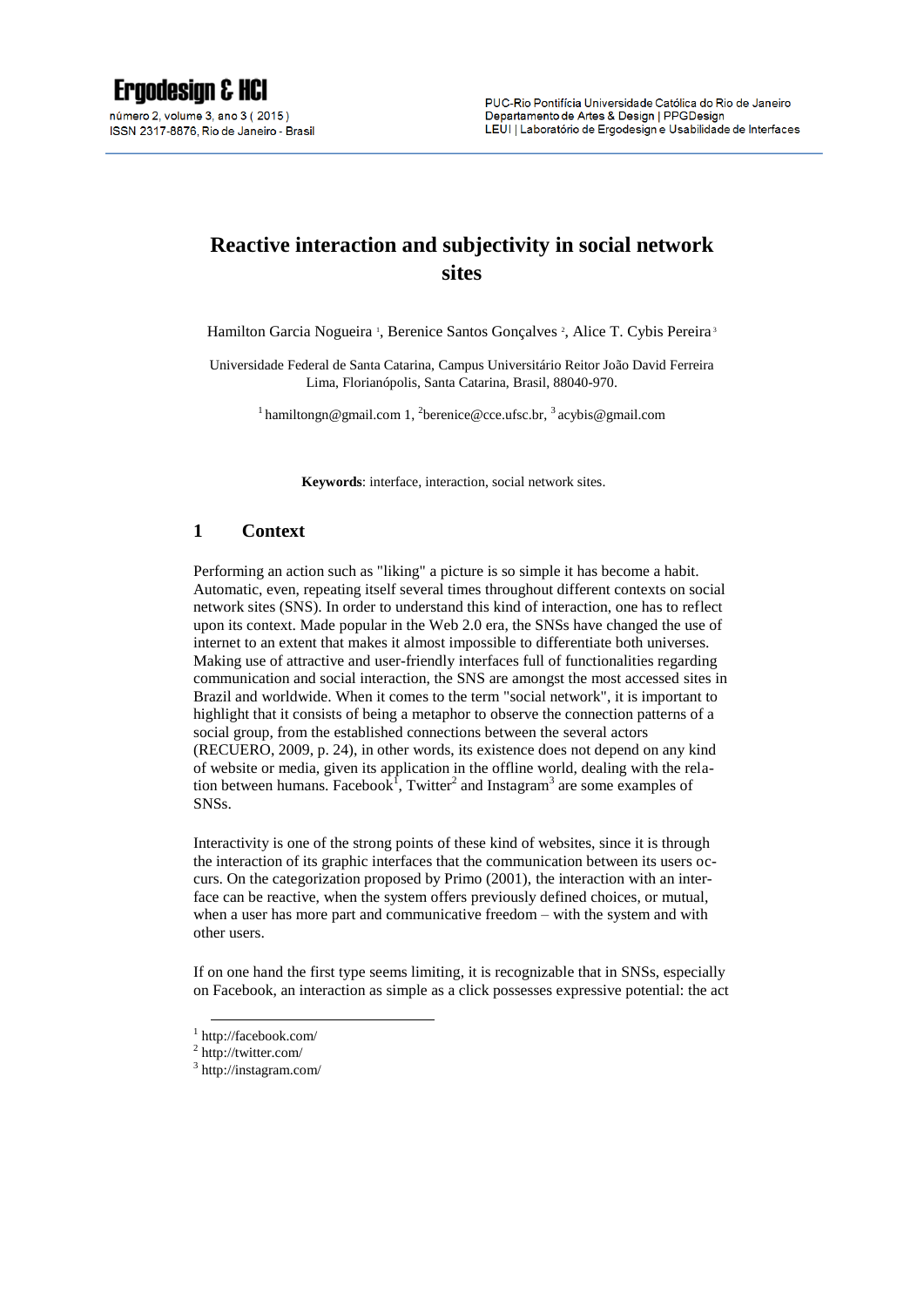of "liking" a link, a page, a picture, reveals personality traces of the interactor as well as its relationship with its network acquaintances. Considering the studies about computer-mediated interaction and communication, the role of reactive interaction on the social media's dynamic is yet to be defined, especially in SNSs. In order to reach this goal, the process of the "like" button is going to be analyzed under the perspective of its practical and subjective functions.

# **2 Method**

Every Facebook user has a profile that keeps and displays its personal information, posts, pictures, contacts, etc. Every text, picture, video, link or event created by one user generates a publication, denominated as "stories" by Facebook. Contact's stories and user pages nourish the newsfeed. Stories related to applications and publicity also are shown there. There are three options in order for the users and the pages to interact with the stories they come across: like, comment and share. This analysis focuses on the first one that presents at least three immediate consequences. Via Facebook's exploration and observation, this study is about the site's interface reactions to the "like" interaction, on histories on the newsfeed.

## **3 Results**

The first aspect to be observed is the number of times that a certain post has been "liked", in other words, how many people "liked" that publication, as seen in figure 1. The number is shown below the publication along with the name of some interactors, in case there is a connection with who is viewing the post.

Figure 1 – Count shown below the publications on the news feed.

A Karina Arthur, Violeta Francisco Burns & and 6 others like this.

Source: Authors.

The text "X others like this" (figure 1) contains a hyperlink to reveal the list of people who "liked" the publication, with their names, pictures and links to their profiles. The privacy of these interactions depends on the post's author. If the post is set to be public, so will be the users list. Following this logic, the same happens if the author's posts are set to be seen only by his contacts.

The second aspect related to the "like" button is the notification (figure 2). Every time a publication is "liked", its author is notified that a certain person, using its own profile, performed the interaction. Should more than one interaction of the same kind and in the same post happen, the notice is gathered in one sole notification.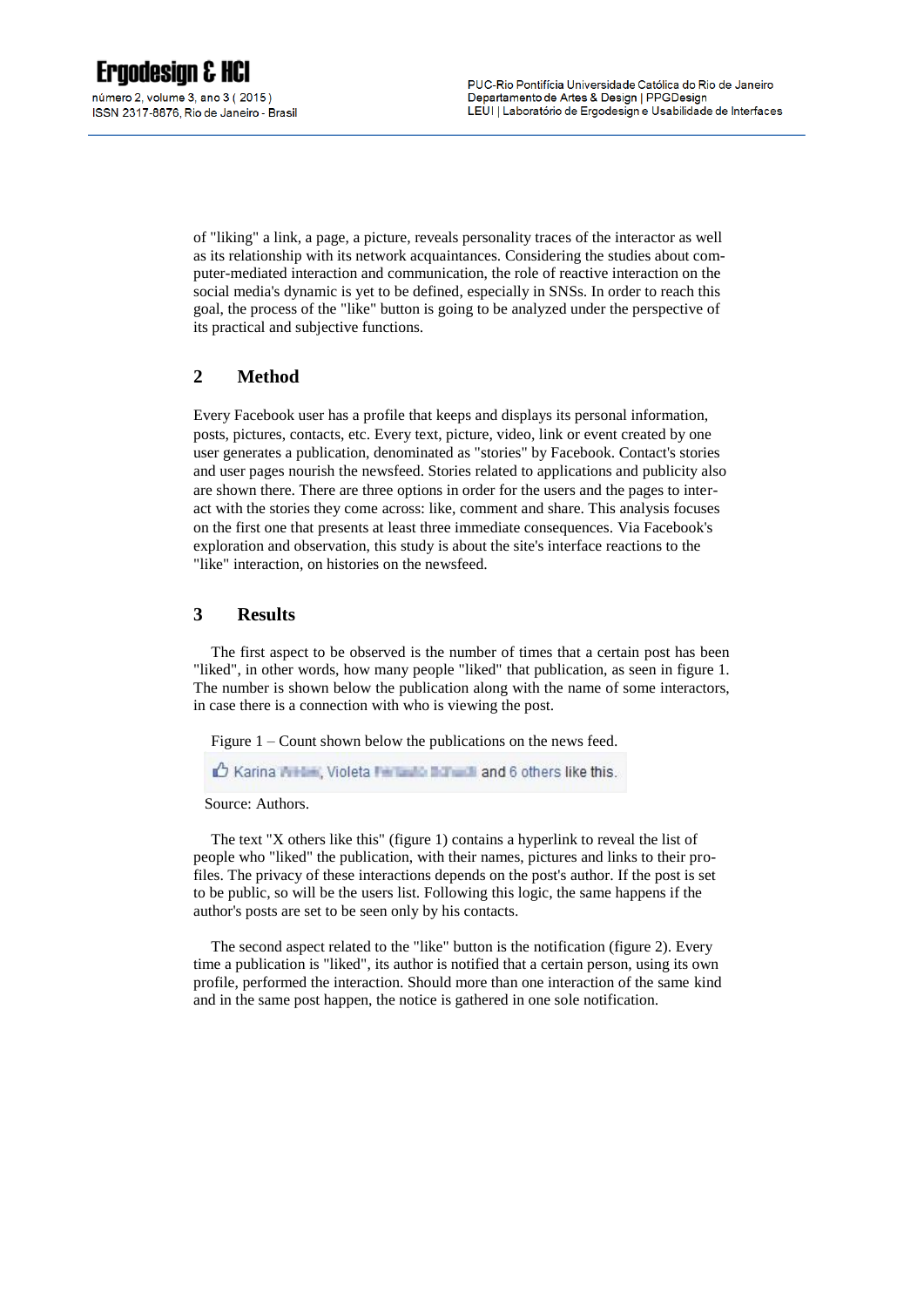Figure 2 – Notification count located on the superior part of Facebook's interface.



Source: Authors.

These notifications are private information. Only the author of the post (or comment) receives and it. The icon that represents the earth globe also shows other kinds of notifications. The red highlighted number above the icon appears whenever there is a new notification, showing the number of times this event occurred as well.

The third and last aspect is the creation of a temporary story as a result of the interaction (figure 3). The appearance can happen in an arbitrary way by Facebook itself. The website's algorithm calculates when and who to show this story in the news feed, based on the relationships present in social network.

This situation can be better understood in the following hypothetical situation. The user named Alina "liked" her friend's picture, who does not belong to the friends list of Carla's other friend, Arthur. Even though he is not connected to Alina's friend, there is a possibility that the interaction might appear in Arthur's newsfeed in a temporary story, allowing him to see the picture that Alina "liked"

Figure 3 – Temporary exhibition liked by a contact in the news feed.

Alina **Kunstan** liked this.

Source: Authors.

The privacy settings of every user and its publications are taken into account by Facebook's algorithm, which alters this last process. In any case, the invisibility of these stories created by Facebook, the ones that show friends' interactions, can be seen as problematic. There is no way to know how many people have seen that story that is shown for a limited period of time.

The three aspects analyzed also apply to other interactions, such as: comments, shares and making new friends (the connection between profiles), a "liked" page, etc. In the same way, the same processes also take place in different social media websites. An interaction such as the "like" button has set a pattern for SNSs interfaces and extrapolated this context reaching out to other types of websites, like news websites, that integrate the SNSs buttons along with its publications. Google makes use of the +1 button in its system (works in a similar way as the "like" button, in Google Plus) to enhance the research results while evaluating social connections. These examples, and the "like" itself, are but the surface of the web of possibilities that the interface integration along with SNSs has to offer.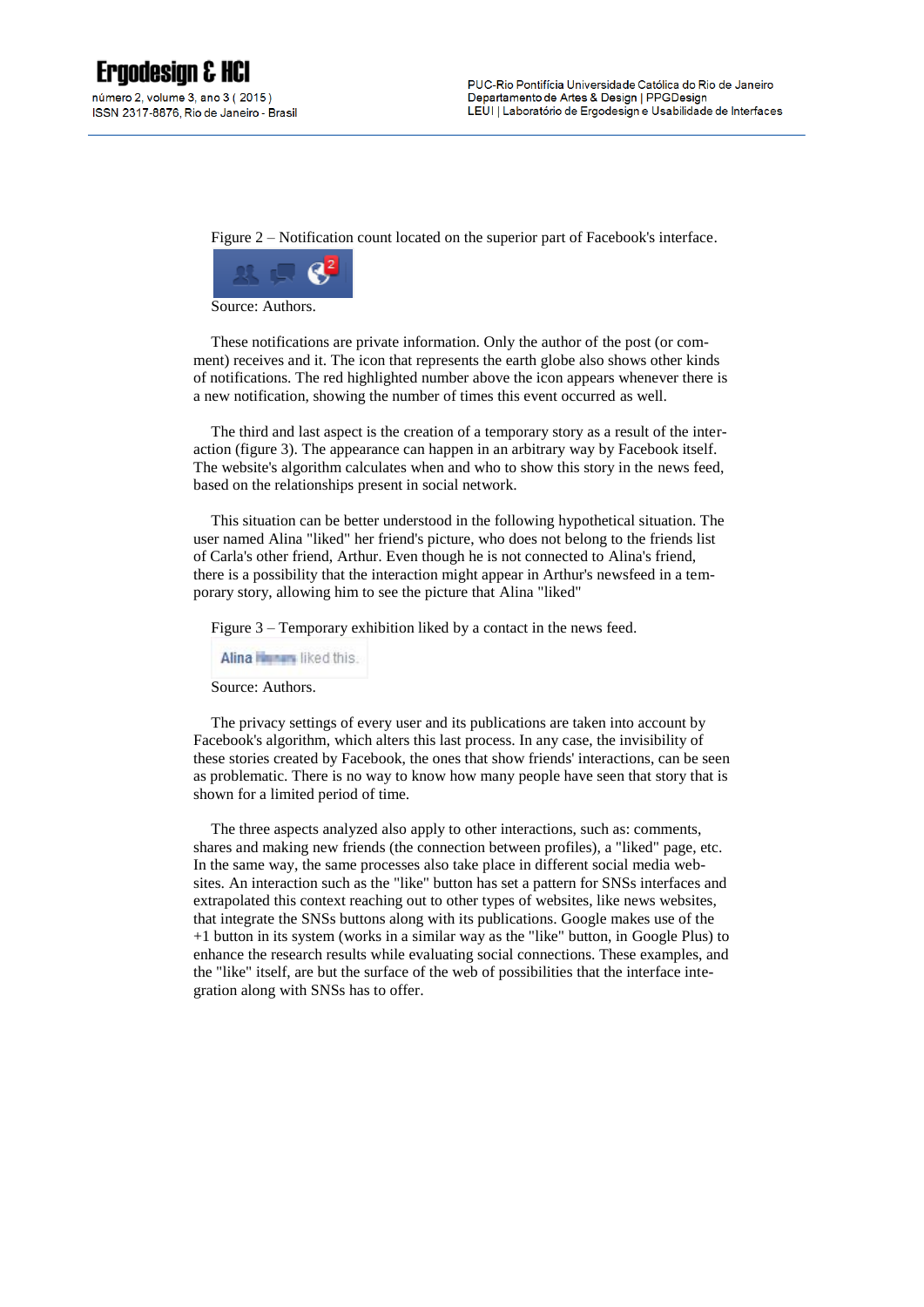# **4 Conclusions**

This study sought to identify the immediate impact of the "like" as means of nonverbal communication between people on Facebook. While being far from coming to any absolute conclusion on the matter, the study objectified to analyze the current context of the reactive interaction on social network websites. Based on theoretical review, the "like" button has proven to be more than a simple condition of reactive interaction, but it expanded to a culture that carries a new form of communication and content consumption. "Liking" is approving without saying a word and, even so, causing registers that impact systems and people.

A deeper study involving tests with users would contribute to widen the comprehension of the users' perceptions and motivations regarding the tool. Other reactive interactions on SNSs are open to discussion, such as the retweet button on Twitter, a peculiar website in so many ways. Tumblr, Pinterest and Instagram are also relevant for the SNSs scene and also make use of reactive interactions. Another possibility is the exploration of the mobile apps of SNSs, which has shown gestural reactive interactions, through interfaces sensible to the touch.

Lastly, it is important to highlight that the integration of the SNSs with other kinds of websites is also a possibility for future studies. The relevance of the "like" button seems to be in its superficial simplicity and in its complexity of identity, networks and social capital involved around this sum of clicks. These characteristics have the potential for the development of more meaningful interfaces, which are able to contribute to a better users' experience. Therefore, it seems pertinent that the design field further invest itself on projects and researches that dedicate themselves to comprehend and dialog with social media.

### **5 References**

- 1. COOPER, A; REIMANN, R; CRONIN, D. About Face 3: The Essentials of Interaction Design. Wiley Publishing: Indianopolis, 2007.
- 2. EHRENBERG, R. What Facebook 'like' reveals: Researchers predict personal traits using social media data. Science News, 2013 Vol 183(8), p. 14.
- 3. JOHNSON, S. Cultura da Interface: Como o computador transforma nossa maneira de criar e comunicar. Zahar: Rio de Janeiro, 2001.
- 4. PRIMO, A. O que há de social nas mídias sociais? Reflexões a partir da teoria ator-rede. Contemporânea: Comunicação e cultura.. Salvador, 2014. v. 10, n. 3, p 618-641.
- 5. PRIMO, A. Interação mediada por computador: Comunicação, cibercultura, cognição. Sulina: Porto Alegre, 2008.
- 6. RECUERO, R. Conversação em rede: comunicação mediada por computador e redes sociais na internet. Sulina: Porto Alegre, 2012.
- 7. RECUERO, R. Redes sociais na internet. Sulina: Porto Alegre, 2009.
- 8. SANTAELA, L. Comunicação ubíqua: Repercussões na cultura e na educação. Paulus: São Paulo, 2013.